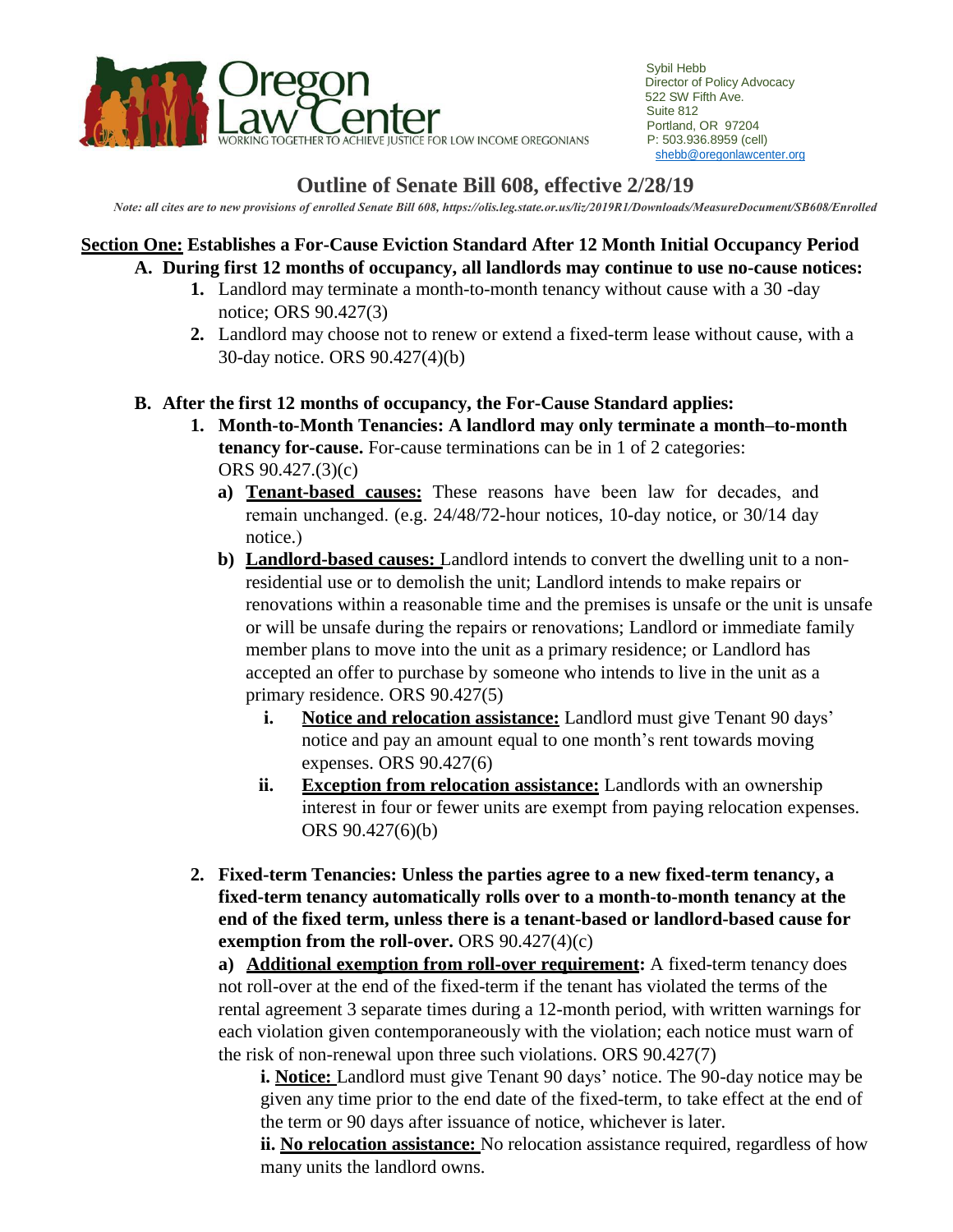- **C. Damages for violation:** Three months' rent penalty plus actual damages, defense to eviction, suit brought within one year of discovery of violation. ORS 90.427(9)
- **D. Exceptions:** The For-Cause law would not apply to a landlord who lives on the same property as the tenant with 2 or fewer units. These landlords may continue to use a no-cause notice to terminate a month-to-month tenancy or to terminate a fixed term tenancy at the end of the term, regardless of the length of the tenancy. ORS 90.427(8)

#### **Sections Two and Three: Establishes Statewide Rent Stabilization for Month-to-Month and Fixed-Term Tenancies**

- **A. Section Two applies to the general landlord/tenant provisions; Section Three applies to Manufactured Home Parks** ORS 90.323; ORS 90.600
- **B. Annual Allowable Rent Increase**
	- **a. A landlord may not increase the rent above 7% plus CPI in a 12-month period during a tenancy**. ORS 90.323(3); ORS 90.600(2)(b)
	- **b. Landlord may re-set the rent to market rate at the start of a new tenancy**.
	- **c. Exceptions:**
		- i. **New construction:** If the certificate of occupancy for the dwelling unit was issued less than 15 years ago, a landlord may raise the rent without limitation. ORS 90.323(7)(a); ORS 90.600(4)(a)
		- ii. **Regulated affordable housing:** The bill does not apply when the landlord is providing regulated rent to the tenant as part of a federal, state or local program or subsidy. ORS 90.323(7)(b); ORS 90.600(4)(b)
		- iii. **No-cause notices during first year of tenancy:** A landlord terminating a tenancy with a 30-day notice without cause or allowing a fixed term tenancy to end during the first year of a tenancy may not re-set rent for the next tenancy in an amount greater than 7% plus the consumer price index above the previous rent. ORS 90.323(6)
- **C. Damages for violation:** Three months' rent penalty plus actual damages, defense to eviction for non-payment of rent set in violation, suit brought within one year. ORS 90.323(8); ORS 90.600(5)

### **D. Calculation of CPI**

- **a.** 12-month average of the Consumer Price Index (CPI-U) West Region as regularly reported and published by the U.S. Dept of Labor, Bureau of Labor Statistics, calculated in September of the prior calendar year. ORS 90.323(2); ORS 90.600(1)
- **b.** *Note:* The prior 12-month average as of September, 2018 was 3.3%. *See:* https://www.oregon.gov/das/OEA/Pages/Rent-stabilization.aspx

### **Sections Four and Five: Publication of Maximum Allowable Rent Increase Percentage**

- **A.** The Department of Administrative Services (which hosts the Office of Economic Analysis) will calculate the upcoming calendar year's annual maximum rent adjustment no later than September 30th of each year. *New section, page 6*
- **B.** DAS will issue a press release re: the maximum allowable increase to take effect in the coming year, along with information about 90.323 and 90.600, no later than September 30<sup>th</sup> of each vear.
- **C.** DAS will maintain publicly available information on its website for the prior, current, and upcoming year. [\(https://www.oregon.gov/das/OEA/Pages/Rent-stabilization.aspx\)](https://www.oregon.gov/das/OEA/Pages/Rent-stabilization.aspx)